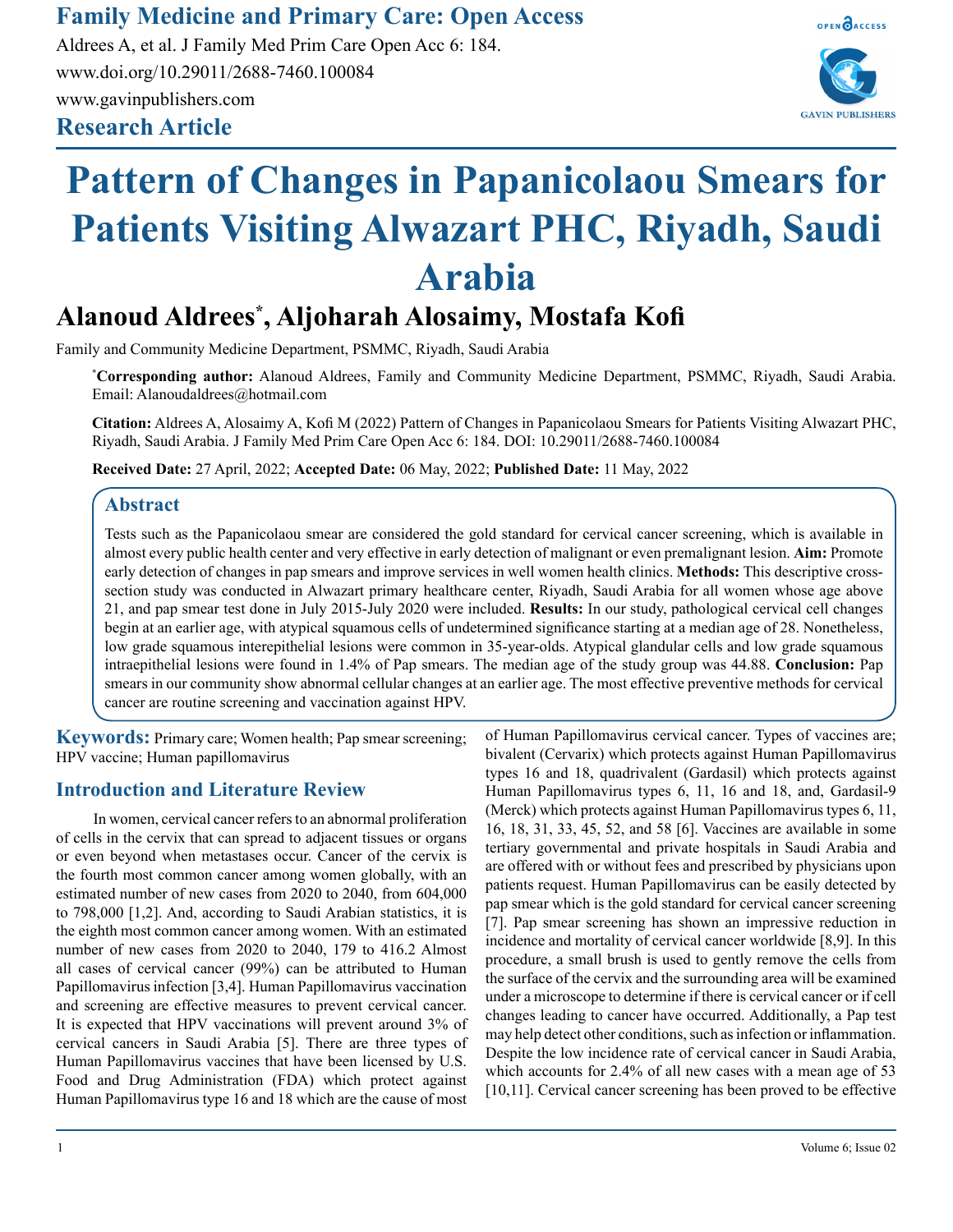in detecting pre-invasive stages of the disease and attempting to decrease its associated mortality. To use an elimination strategy, we must know how serious the disease is. Although there is little data regarding Human Papillomavirus prevalence in Saudi Arabia, a plan to eliminate cervical cancer in the country is still needed [7]. More research is required to determine the prevalence of Human Papillomavirus in Saudi Arabia [7]. And it is necessary for the Saudi health services to start public education and screening programs nationwide to achieve one of Saudi health sector goals in transformation strategy of vision 2030 which encourages primary and secondary prevention [12].

Using this research, we aim to compute abnormal pap smear prevalence as a way to raise awareness about the importance of early detection of pap smear changes and improve women's health clinic services.

In developing countries, cervical cancer is one of the major death causes in women [9]. "Cervical cancer is a major public health problem that continues to be one of the leading female genital cancers worldwide [12]." Cervical cancer ranks as seventh most common cancer among females in Saudi Arabia between age 15-44 years [16]. "Prevalence of abnormal pap smears is low, whereas advanced glandular abnormalities prevalence was observed to be high in central Saudi Arabia [14]."

Papanicolaou (Pap) smears is an effective screening tool for cervical premalignant and malignant conditions [9]. "Cancer of the cervix has been considered as one of the preventable cancers [15]." "Cervical carcinoma is an important women's health problem in the Western countries. There are only few published data on this disease in the Kingdom of Saudi Arabia (KSA) [18]."

A study was done in Department of Obstetrics and Gynaecology, Government Medical College, Patiala, Punjab, India showed mean age of the patients with invasive carcinoma was 57 years [9]. A study was done at King Abdulaziz Medical City showed abnormal pap smear prevalence was 4.3% which was found to be atypical epithelial cells abnormalities [14].

A study was done in Departments of Obstetrics and Gynecology, and Histopathology at the Maternity and Children Hospital (MCH), Madinah, KSA. "This study showed a relatively low prevalence of epithelial cell lesions, these lesions were mainly squamous cell lesions harbored by females who have an abnormal cervical appearance, and those with high parity who were lacking cervical screening program [13]."

"A study was done in Department of Obstetrics and Gynecology, Al Ahsa Maternity Hospital, Kingdom of Saudi Arabia showed: a relatively high prevalence of epithelial abnormalities in cervical smears in the studied population. The squamous cell carcinoma represented a higher than the overall prevalence compared to

World Health Organization (WHO) factsheets about Saudi Arabia  $[15]$ ."

A study was done in Al-Baha region of KSA, showed that pap smear changes are less in Saudi women compared to western countries [20]. "This high prevalence of abnormal cervical cytology in subfertile Saudi women emphasizes the need for screening in patients whom are suitable for *in vitro* fertilization [16]."

"A study was done at Department of Pathology of King Abdulaziz Medical City, Jeddah, concluded that although this study showed a lower incidence and a wider age range of cervical epithelial cell abnormalities than others published internationally [17]."

At the King Abdul-Aziz University Hospital, Jeddah, KSA: "Cervical intraepithelial neoplasia and invasive cervical carcinoma are less common in KSA compared to the Western countries, however, cervical screening programs are necessary nationwide to estimate the actual magnitude of cervical carcinoma and its precursor lesions [18]."

"A Review of multicenter studies concluded that unified national programs for diagnosing cervical precancerous lesions should be established covering different region of the Kingdom to evaluate the magnitude of the problem [19]."

"Fewer women are screened for this disease in Al-Baha region of KSA, and health education is very important to encourage more Saudi female to have this important screening test particularly in this region of KSA [20].''

#### **Materials and Methods**

This study was carried out at Alwazart primary healthcare center in Riyadh, Saudi Arabia. Alwazarat PHC is one of 18 primary health care centers run by Prince Sultan Military Medical City (PSMMC) in Riyadh, Saudi Arabia. The target population was Saudi women visiting Alwazart PHC in Riyadh, Saudi Arabia.

In Alwazart PHC, pap smears are done with cyto-brush by a specialized women health physician and competent family physician in the well women clinic, then sent to PSMMC's pathology laboratory for analysis. All Pap smear screening results are documented on a medical computer system accessible by all PSMMC staff members. In this study, we gathered data from the past five years. Sample size calculator was used to determine sample size by using Al-Kadri et al. 2015 population proportion which was 4.3% and population size which was 5000 with 95% confidence level and 5% margin of error which resulted in 68 sample size. This means 68 or more measurements are needed to have a confidence level of 95% that the real value is within  $\pm$ 5% of the measured value. Pap smear reports were based on Bethesda classification. All women whose age above 21, and did pap smear test between July 2015 and July2020 in Alwazart PHC were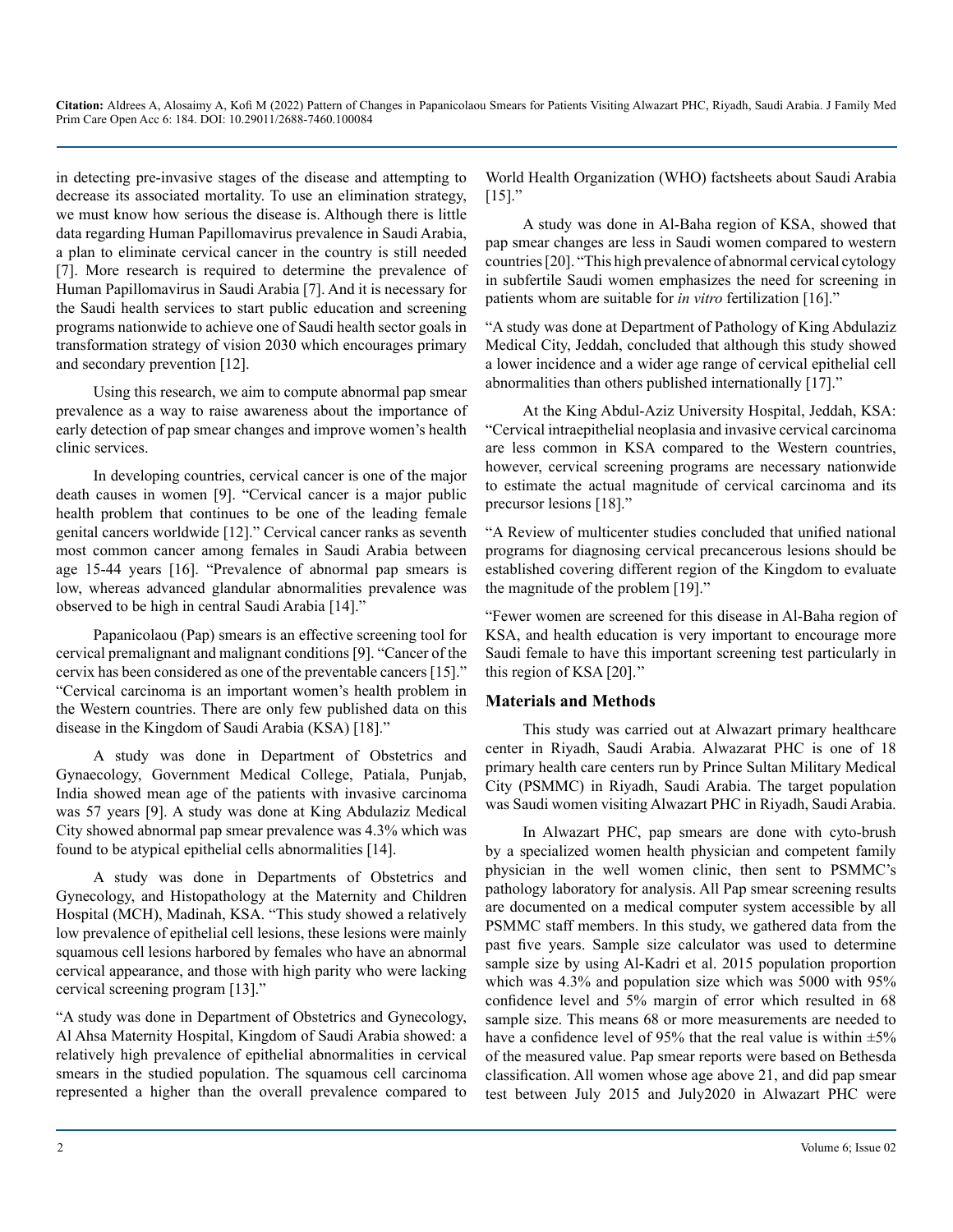included. Electronic medical records were reviewed thoroughly to fill the data form manually. Then data were analyzed using Statistical Package for Social Studies (SPSS). Data form include the following; patient MRN, age, marital status, educational level, number of children, when was the pap smear done, and results of pap smear. All types of pap smear results were included. The research ethics committee approval were obtained from Prince Sultan Military Medical City, Scientific Research Center. Patients' data was confidential and secured, as consent was inconvenient in this research as data was extracted from the medical computer system.

#### **Results**

A total number of 497 data were randomly selected out of the 1372 data set that were identified by inclusion criteria from the original set of 5008. Pap smear prevalence for atypical glandular cells and low grade squamous intraepithelial lesion was 1.4% (n=7/496), negative for intraepithelial lesion or malignancy 94.2% (n=467/497), and unsatisfactory for diagnostic evaluation 4.4% (n=22/497). Mean of age in this study group is 44.88 and the minimum age was 22, and the maximum age was 73, with standard deviation of 10.408 (Table 1). Atypical squamous cells of undetermined significance were more common in age group 21-40 years old, which the mean of age is 28. But low grade squamous interepithelial lesion were common in age group 31-50 years old, which the mean of age was 35 (Figure 1). Mean number of children was 5.12 which was the most common number of parity 13.4% (Figure 2). Atypical squamous cells of undetermined significance and low grade squamous interepithelial lesion was

related to less than 5 number of children; in atypical squamous cells of undetermined significance, number of children mean was 2.33; in low grade squamous interepithelial lesion, number of children mean was 4. (Figure 3). In Marital status out of 497 only 194 data was available, most of answered were married 98.5%, then widowed  $(1\%)$ , then divorced .5% (Figure 4). No data was found regarding income. All included data was for those who did pap smear so answer of data collecting sheet regarding did pap smear or not is 100% with standard deviation .000. Prevalence of pap smear done per year was as the following: 2015 (n=18/497) with a prevalence of  $3.6\%$ ;  $2016$ ,  $(n=29/497)$  with a prevalence of 5.9%; 2017 (n=23/497) 4.9%; 2018 (n=51/497) 10.3%; 2019 (n=360/497) 72.7%; finally, 2020 (n=14/497) 2.8% (Figure 5).

| Age                       | <b>Statistics</b> |
|---------------------------|-------------------|
| N Valid                   | 496               |
| Missing                   | $\theta$          |
| Mean                      | 44.88             |
| Median                    | 45.50             |
| Mode                      | 47                |
| <b>Standard Deviation</b> | 10.408            |
| Variance                  | 108.318           |
| Range                     | 51                |

**Table 1:** Mean and standard deviation of age table.



**Figure 1:** Age by pap smear results scatter plot.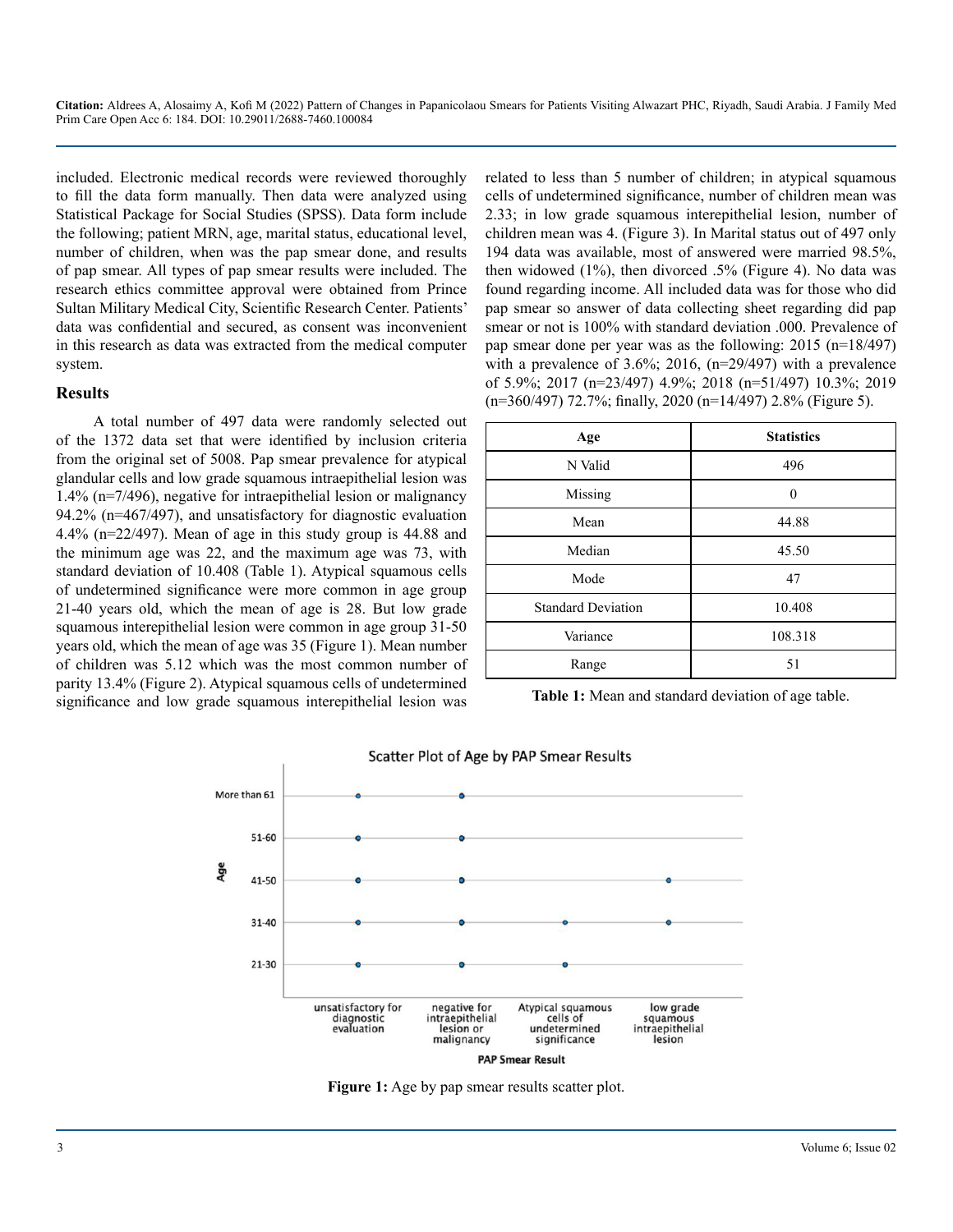

**Figure 2:** Mean number of children bar chart.



Results

Figure 3: Number of children by results scatter plot.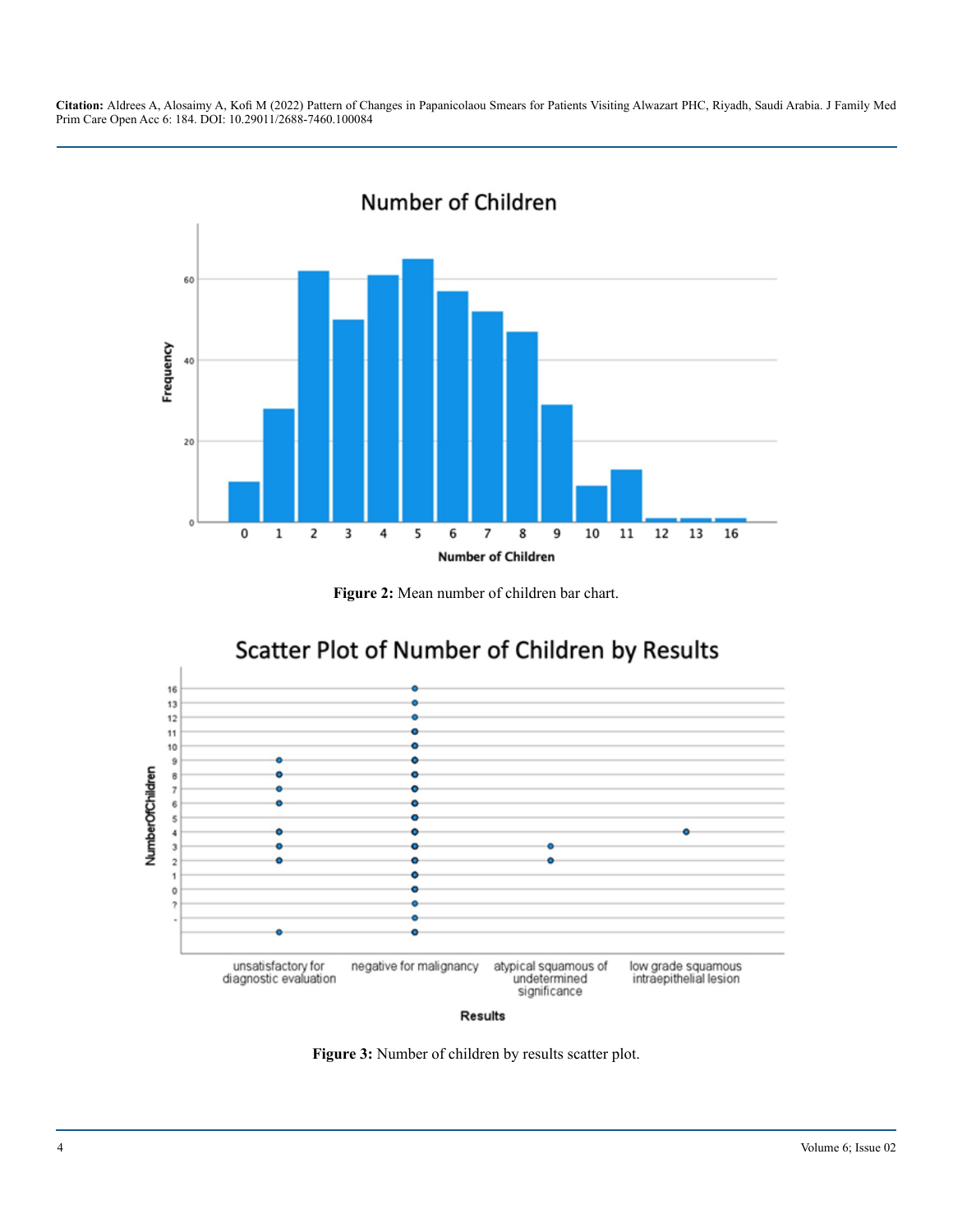





**Figure 5:** Prevalence of pap smear done per year bar chart.